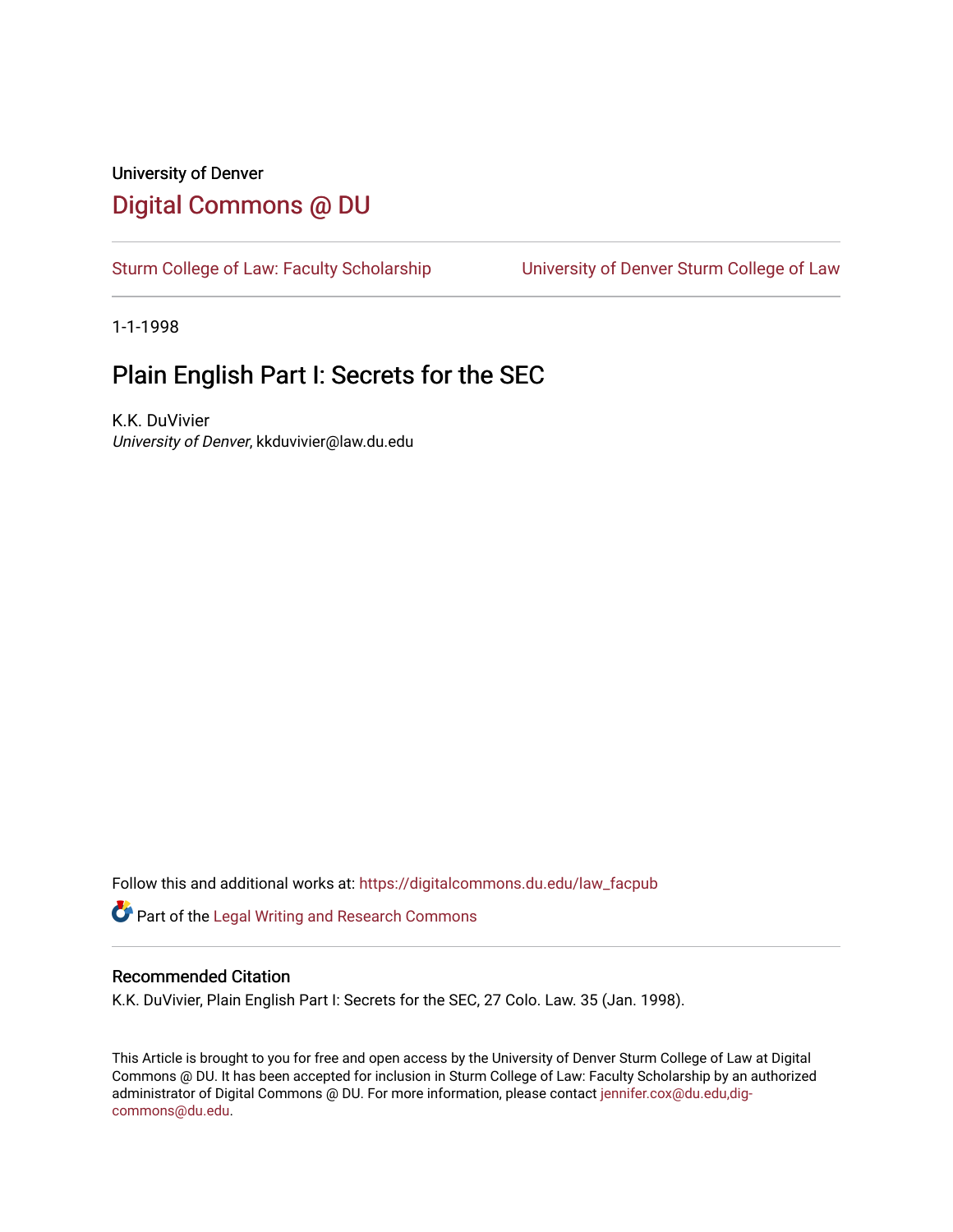# Plain English Part I: Secrets for the SEC

# Publication Statement

Copyright is held by the author. User is responsible for all copyright compliance.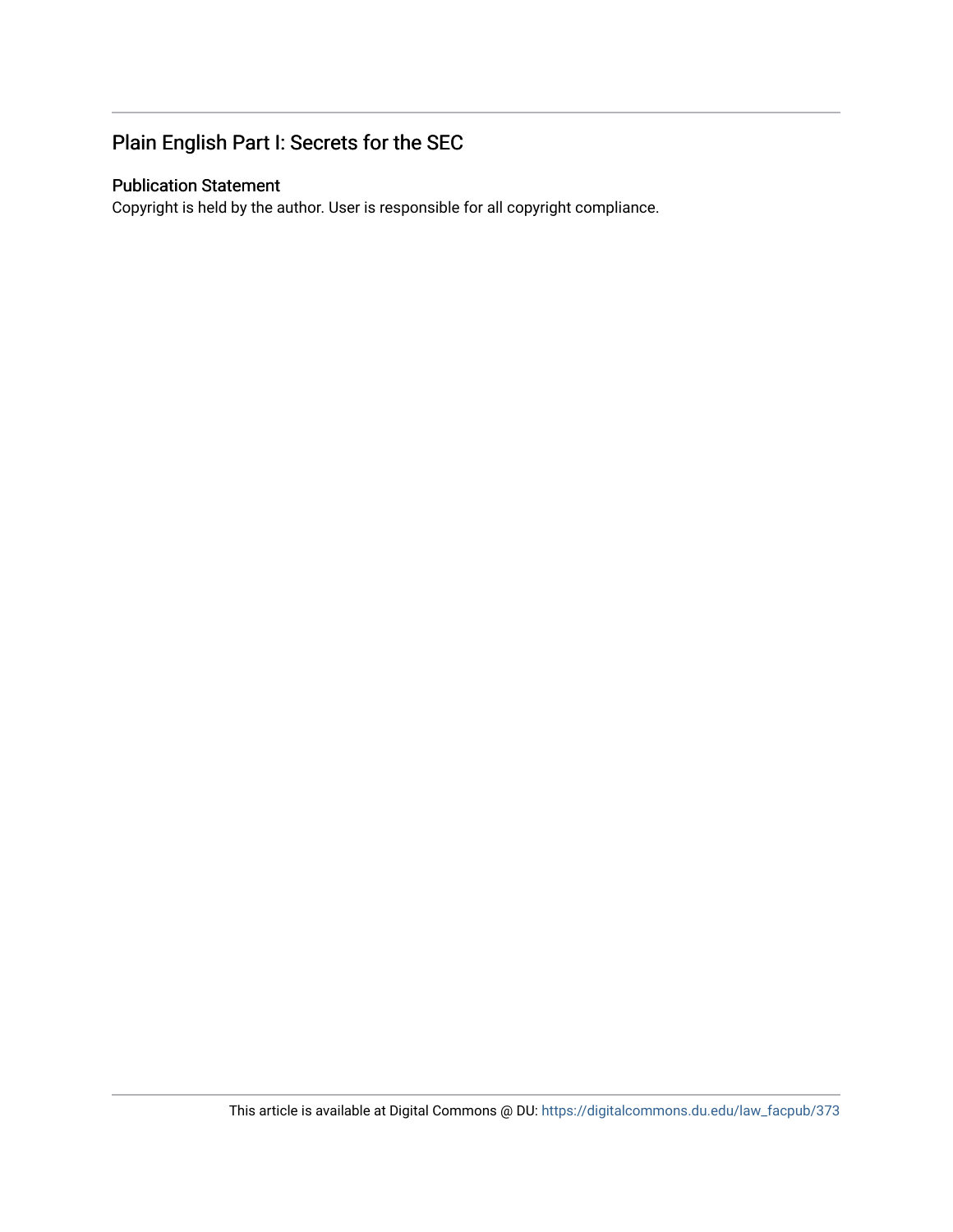# **The Scrivener: Modern Legal Writing**



# **Plain English Part I: Secrets from the SEC**



*by KK DuVivier © 1998 KK DuVivier*

*Sir, the law is as I say it is, and so it has been laid down ever since the law began; and we have several set forms which are held as law, and so held and used for good reason, though we cannot at present remember the reason.*

Fortescue, C.J.

Studies have shown that traditional legal writing has four main characteristics: it is "wordy," "unclear," "pompous," and "dull."2 Furthermore, law books have been dubbed "the largest body of poorly written literature ever created by the human race."3 Although some lawyers intend to perpetuate this tradition, most have recognized the benefit of converting to "plain English."

The plain English movement started around 1970. Its objective is to improve clarity, and the movement now is active in the United States, Canada, England, and Australia. Since its inception, plain English has been implemented successfully in many areas. For example, the number of collection lawsuits dropped dramatically when Citibank started using a plain English promissory note. With plain language, borrowers did not sue because they had a better understanding of their obligations under the promissory note.4

Several federal agencies, such as the Federal Communications Commission, Small Business Administration, and Department of the Interior, have redrafted regulations and legal documents in plain English. In the last year, the Securities and Exchange Commission proposed that portions of the disclosures in prospectuses be drafted in plain English.5

But what is "plain English"? Colorado's "plain language" statute seems to define it as "plain, nontechnical language [written] in a clear and coherent manner using words with common and everyday meaning which are understandable to

#### **DO YOU HAVE QUESTIONS ABOUT LEGAL WRITING?**

K.K. Du Vivier will be happy to address them through *The Scrivener* column. Send your questions to: K.K. DuVivier, University of Colorado School of Law, Campus Box 401, Boulder, CO 80309-0401 or through e-mail to: duvivier@spot.colorado.edu.

the average reader."6 In its proposed rules for plain English disclosures, the **SEC** provides more specific guidelines in the form of six "clear writing techniques to communicate information," as follows:

- 1) Active voice;
- 2) Short sentences;
- 3) Definite, concrete, everyday language;
- 4) Tabular presentation and "bullet lists" for complex material whenever possible;
- 5) No legal jargon or highly technical business terms; and 6) No multiple negatives.

Because mastery of these six techniques will improve legal writing in most situations, I will explore each of them in depth in this and future columns.

# **1. Active Voice**

An active voice sentence follows a subject-verb-object sequence. For example *The girl* (subject/actor) *kicked* (verb/action) *the ball* (object/object of action). In contrast, a passive construction follows an object-verb-subject sequence. For example, *The ball* (object of action) *was kicked* (verblaction) *by the girl* (subject/actor). As these examples show, the passive construction generally is longer and more difficult to read. Furthermore, you risk obscuring the narrative if the actor is never identified--The *ball was kicked.* The SEC provides the following examples for clarifying sentences by eliminating the passive voice:

## *Before Revision*

*No person has been authorized to give any information or make any representation other than those contained or incorporated by reference in this joint proxy statement/prospectus, and, ifgiven or made, such information or representation must not be relied upon as having been authorized.*

*The proxies solicited hereby for the Heartland Meeting may be revoked, subject to the procedures described herein, at any time up to and including the date of the Heartland Meeting.*

*KK DuVivier is a senior instructor of Legal Writing and Appellate Court Advocacy at the University of Colorado School of Law, Boulder*